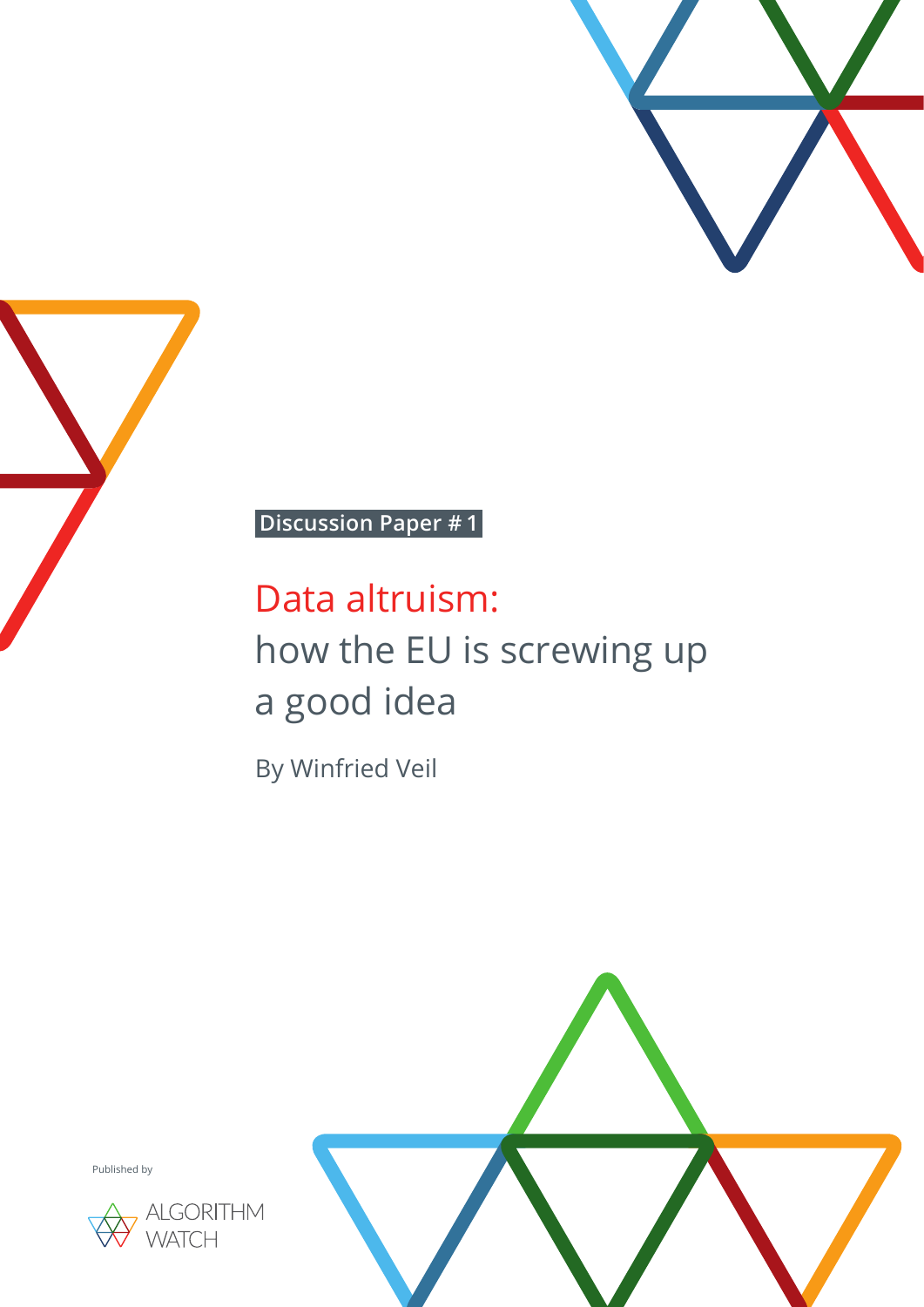![](_page_1_Picture_0.jpeg)

# **CONTENTS**

| <b>IV. ANALYSIS: THE DGA'S ROCKY RELATIONSHIP TO THE GDPR  6</b> |  |
|------------------------------------------------------------------|--|
|                                                                  |  |
|                                                                  |  |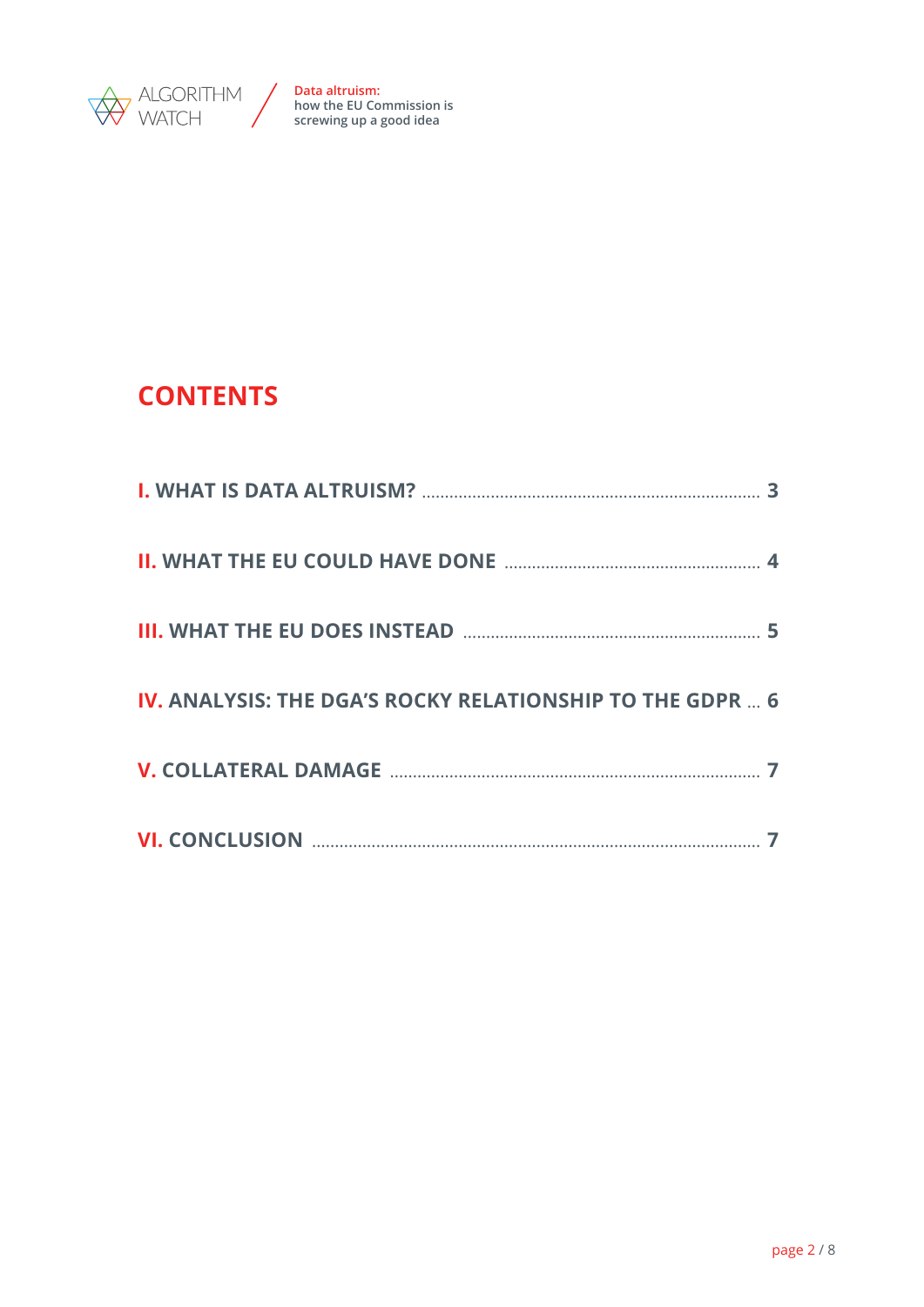<span id="page-2-0"></span>![](_page_2_Picture_0.jpeg)

In November 2021 the European Parliament and the Council reached an agreement on a new regulation.

The Data Governance Act (DGA), among other things, contains a set of rules which intend to promote "data altruism" across the EU. The central idea of data altruism is that citizens (or companies) voluntarily provide data for the purposes of the public good.<sup>1</sup>

That data should be used for the common good is indeed a worthy ideal, but the DGA lacks the effective means of achieving it. Instead, additional registration requirements, special forms, new authorities and registers, more information and record-keeping obligations, and annual activity reports promise to deflate people's enthusiasm for altruism.

The trilogue agreement now reached on the EU Commission's November 2020 proposal is unlikely to change. The DGA will thus go down in history as a missed opportunity.

## **I. WHAT IS DATA ALTRUISM?**

Just as big data, pattern recognition, and machine learning often require large and diverse amounts of data, ideas on how to regulate data are manifold: these range from data ownership to data taxes, open data, data sharing obligations, data trustees, and data portability.2

Animating the debates on data regulation is the question of how to best organize data access for the common good, rather than simply allowing data power to concentrate in the hands of a few large companies. One idea that emerges in this context is for people to voluntarily provide data for public good purposes — a practice which the EU is now trying to promote under the heading of "data altruism."

There are already examples of data altruism in practice. This includes projects such as:

**[decode](https://decodeproject.eu/):** A project in which citizens of Barcelona collected data on noise, air pollution, temperature, and humidity through environmental sensors placed inside and outside their homes. These data were then made available to the general public by way of so-called "data commons." The final report, which is well worth reading, can be found [here](https://decodeproject.eu/publications/final-report-barcelona-pilots-evaluations-barcelonanow-and-sustainability-plans.html).

**[OpenSCHUFA:](https://openschufa.de/english/)** This project by Algorithmwatch and the Open Knowledge Foundation examined the SCHUFA, Germany's largest credit enquiry agency. More than 4,000 people donated their SCHUFA selfdisclosures in order to enable a check of the score determined by SCHUFA through reverse engineering.

**[Corona data donation app](https://corona-datenspende.de/science/en/):** This app of the Robert Koch Institute (RKI) was downloaded by 530,000 persons in Germany (as of 30.09.2021). Participants linked their fitness wristband or smartwatch and gave their consent to scientific data analysis. Measured values such as sleep patterns, heart rate, and number of steps were then transmitted to the RKI, helping scientists to better understand the spread of the coronavirus.

These examples of data donation are in a legal grey area. It is not at all clear whether and under what conditions they are permissible. Moreover, the legal requirements of the GDPR are very challenging. For both altruistic organisations and altruistic donors, these requirements can be daunting.

<sup>1</sup> This is defined in greater nuance in Art. 2 No. 10 DGA: "'data altruism' means voluntary sharing of data based on consent by data subjects to process personal data pertaining to them, or permissions of other data holders to allow the use of their non-personal data without seeking or receiving a reward that goes beyond a compensation related to the costs they incur making their data available, for purposes of general interest, defined in accordance with national law where applicable, such as healthcare, combating climate change, improving mobility, facilitating the establishment of official statistics, improving public services, public policy making or scientific research purposes or improving public services in the general interest."

<sup>2</sup> The German Social Democratic Party (SPD), with the support of Justus Haucap and Viktor Mayer-Schönberger, has also previously considered the proposal of a "Daten-für-Alle-Gesetz" (= Data For All Act).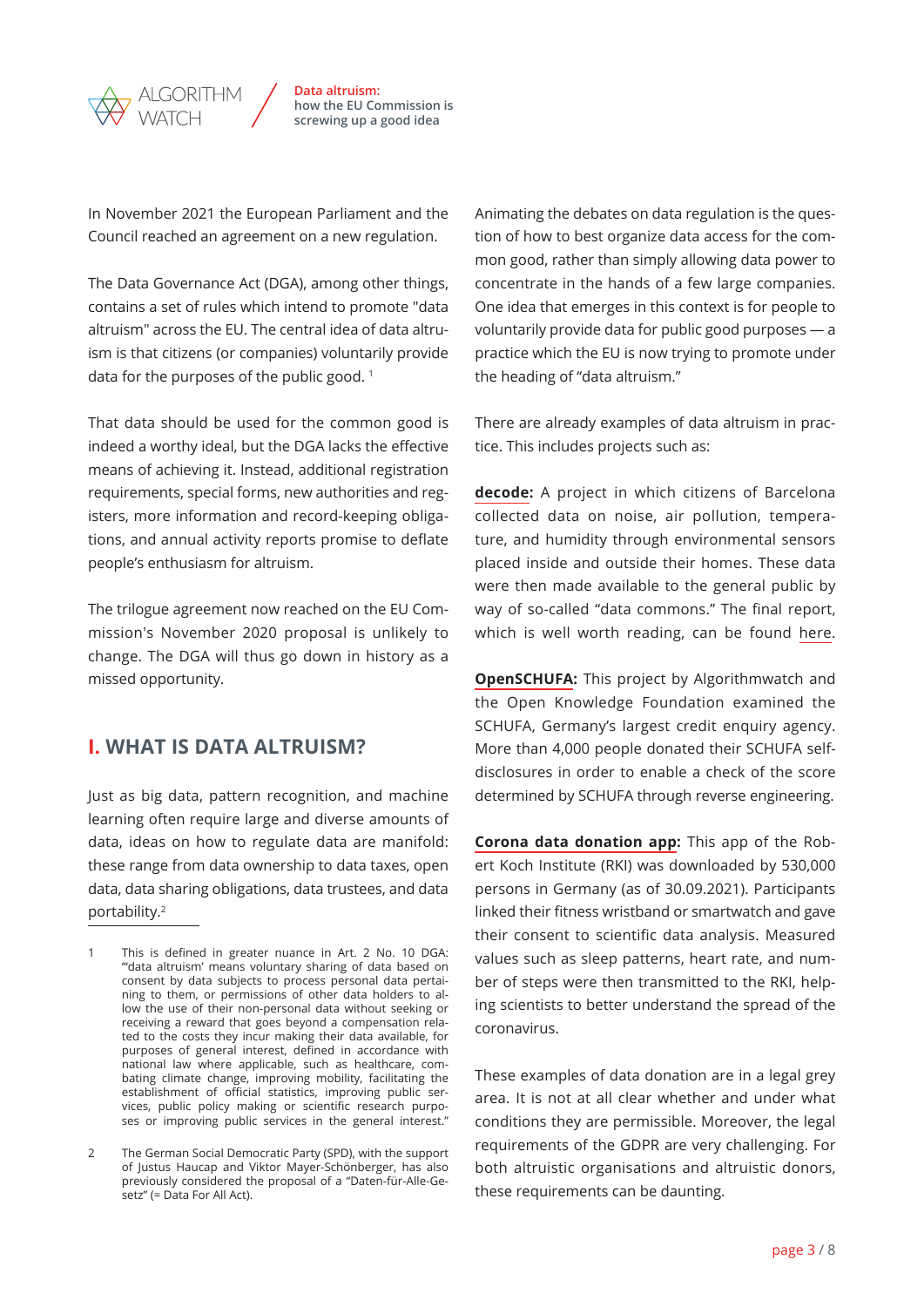<span id="page-3-0"></span>![](_page_3_Picture_0.jpeg)

It is therefore useful and desirable to think about mechanisms that would promote altruism, and it is commendable that the EU has taken up the idea of data altruism. However, the chosen path of adding additional requirements via the DGA does not really promote altruism.

# **II. WHAT THE EU COULD HAVE DONE**

If the EU had truly wanted to facilitate processing of personal data for altruistic purposes, it could have lifted the requirements of the GDPR, which are almost impossible for many controllers to meet. Possible alternative courses of action include the following:

#### **• Altruism Exemption:**

With a bold stroke of the pen, the EU could have excluded the processing of personal data for altruistic purposes from the scope of the GDPR. Similar to the "household exemption" (Art. 2 (2) (c) GDPR), it could have created an "altruism exemption", a "common good exemption", an "NGO exemption", or an "exemption for nonprofit purposes". This would have been a liberating move and brought the longed-for "boost".

#### **• Altruism Privileges**

The EU could have – somewhat less ambitiously – favoured altruistic controllers in the balancing of interest that must be done under Art. 6 (1) (f) GPDR. According to this provision, processing of personal data is lawful if it "is necessary for the purposes of the legitimate interests pursued by the controller or by a third party, except where such interests are overridden by the interests or fundamental rights and freedoms of the data subject which require protection of personal data. The EU could have given controllers a "balancing advantage" when weighing interests.

#### **• Further Processing**

The EU could have otherwise privileged further processing for altruistic purposes as in the case of research purposes (Art. 5 (1) (b) GDPR). The EU could have clarified the highly controversial question, which is particularly relevant to data altruism, of whether a compatibility check is sufficient in the case of further processing for a change of purpose (Art. 6 (4) GDPR) or whether there must be an additional legal ground.

#### **• Publicly Available Data**

The EU could have at least privileged the processing of publicly available personal data, a provision which was "forgotten" in the GDPR and now leads to unsolvable problems.

#### **• Accompanying Obligations**

The EU could also have provided for procedural facilitations for processing for altruistic purposes – for example, that certain information, documentation and accountability obligations be waived in the case of processing for altruistic purposes.

#### **• Altruistic Controller**

The EU could have created a new category of controller – the "altruistic controller" – with rights and obligations under data protection law that take into account the public benefit-oriented processing purpose.

#### **• Data Donation**

The EU could have – as proposed by the German Ethics Council – created a legal ground for data donations, the permissibility of which is disputed among data protection experts. It could at least have provided some legal certainty by defining "data donation". A possible definition could be: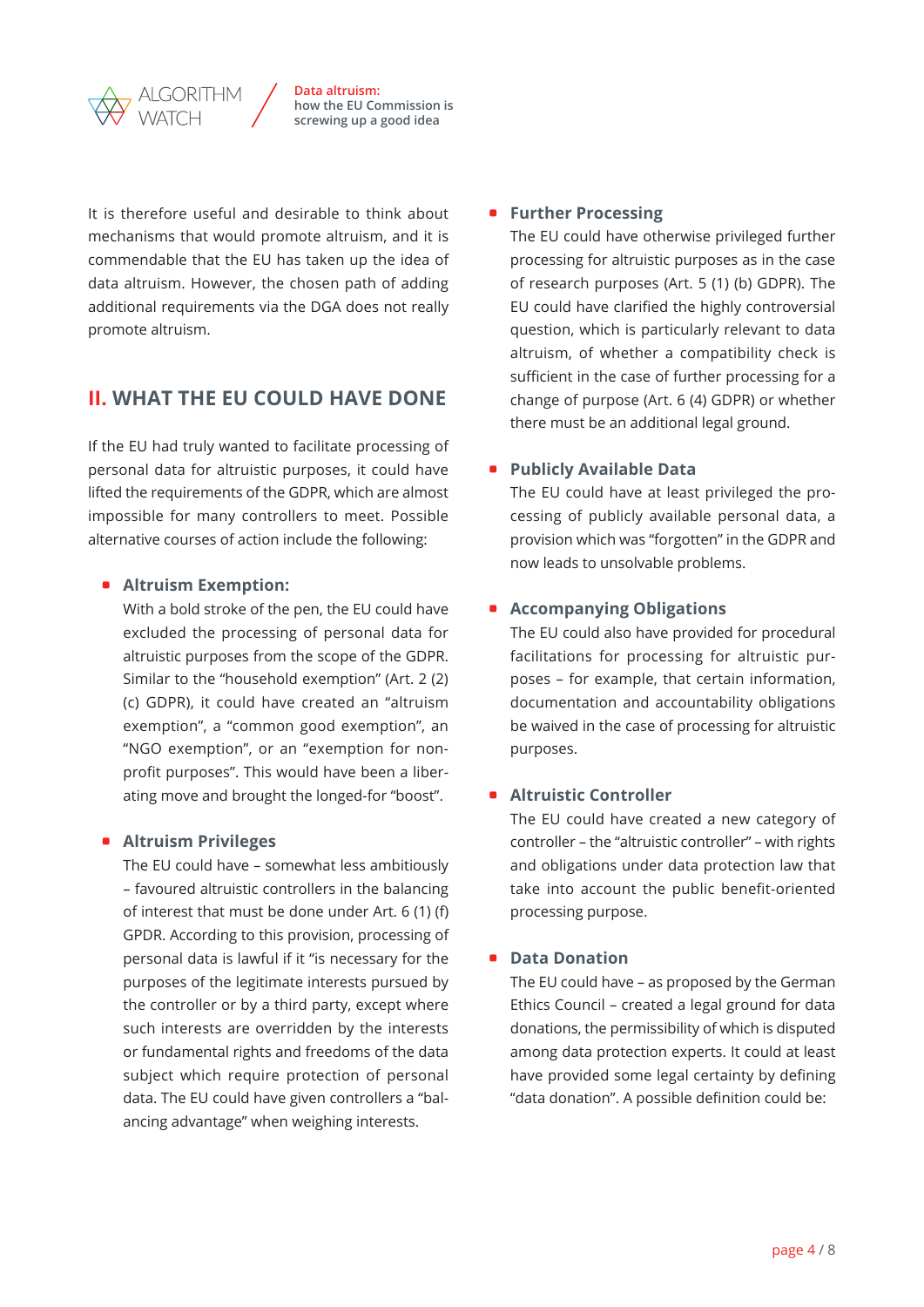*"Data donation is the permanent provision of data for context-specific information-gathering processing, without any direct incentive in return and without the donating party necessarily having any influence on the concrete use in the individual case."*

<span id="page-4-0"></span>GORITHM

#### $\bullet$  Consent:

The EU could have specified the conditions for consent to data processing for altruistic purposes. But even that is now left to an implementing act to be adopted later (Art. 22 DGA).

#### **• Common good:**

The EU could have made the concept of the "common good" concrete. The DGA draft does not go beyond the formulation that data processing for altruistic purposes pursues objectives of "general interest […] such as healthcare, combating climate change, improving mobility, facilitating the establishment of official statistics, improving public services, public policy making or scientific research purposes or improving public services".

To recap: Of all of the possible courses of action outlined above, the EU is pursuing none of them – and, one must unfortunately add, this was to be expected.

Why? Because the GDPR is apparently the untouchable gold standard for the EU – improvement excluded!

## **III. WHAT THE EU DOES INSTEAD**

Instead of reforms that would actually facilitate data altruism, the EU is doing what it seems to do best in relation to data: Establishing new procedures, demanding the creation of authorities, organising responsibilities, and coming up with application and review deadlines. These are as follows:

#### **•** Registers

Member States (Art. 20 (1) DGA) and the EU (Art. 15 (3) DGA) must each establish a "register of recognised data altruistic organisations".

#### **s** Seal of approval

Controllers listed in this register may call themselves a "data altruism organisation recognised in the Union" (Art. 15 (3) DGA).

#### **•** Requirements

This requires that the data altruism organisation be a legal entity, has been established to meet objectives of general interest, operates on a notfor-profit basis, and performs its activities through a legally independent structure (Art. 16 DGA).

#### **•** Registration obligations

The registration application of the data altruism organisation must contain numerous details, some of which will be published in the register (Art. 17 DGA).

#### **• Record-keeping obligations**

The data altruism organisation must keep complete and accurate records of all persons, given the possibility of processing, the times and purposes of the data processing, and any fees charged for the data processing (Art. 18 (1) DGA).

#### **• Activity report**

The data altruism organisation must prepare an annual activity report with information on its activities, on the persons that were allowed to use data, on the general interest purposes pursued, on the technical means, on the results and on its sources of revenue and expenditure (Art. 18 (2) DGA).

#### $\bullet$  Information obligations

The data altruism organisation has additional information obligations towards the data subjects (Art. 19 DGA).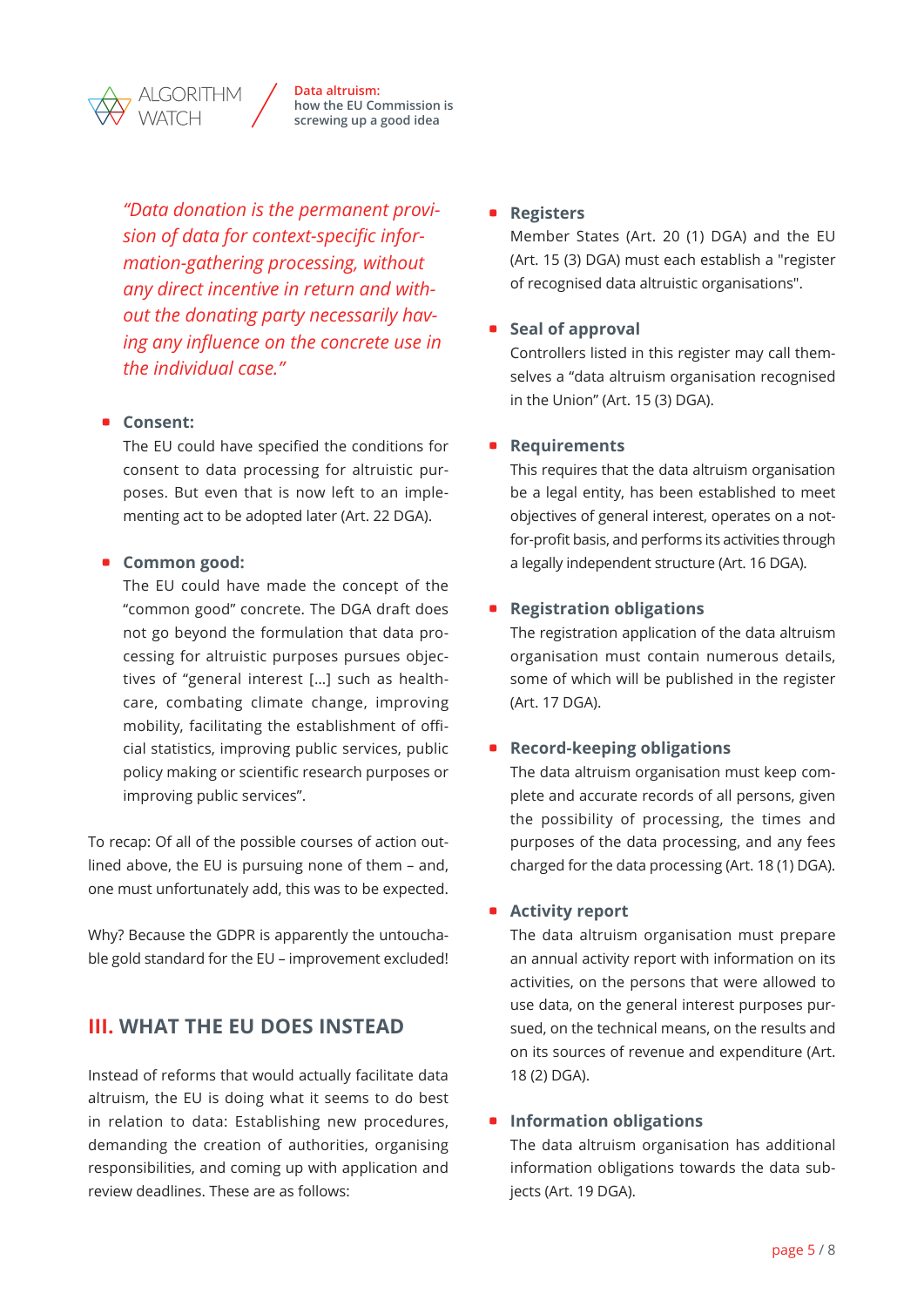#### **•** Rulebook

<span id="page-5-0"></span>GORITHM

The EU Commission shall adopt a rulebook that will lay down additional information requirements, security measures, communication roadmaps and interoperability standards (Art. 19a DGA).

## **IV. ANALYSIS: THE DGA'S ROCKY RELATIONSHIP TO THE GDPR**

As summarised in the previous section, the DGA provides a mechanism for organisations to register as 'Data Altruism Organisations recognized in the EU' in order to (in principle) increase public trust in their operations. It is worth clarifying that this registration is *voluntary*, as the EU Commission recognized that a compulsory regime would pose too high an administrative burden for some organisations. Despite the Commission's intention of increasing trust and easing administrative burden, however, the analysis shows how all of this may have unintended negative consequences for data altruism in practice:

#### **GDPR** unaffected

The draft regulation explicitly clarifies that the requirements relating to the processing of personal data remain unaffected (Art. 1 (2) DGA):

 *"Union and national law on the protection of personal data shall apply to any personal data processed in connection with this Regulation. In particular, this Regulation shall be without prejudice to Regulation (EU) 2016/679, Regulation (EU) 2018/1725 and Directive 2002/58/EC, including the powers and competences of supervisory authorities. In the event of conflict between the provisions of this Regulation and Union or national*  *law on the protection of personal data adopted in accordance with Union law, Union or national law should prevail. This Regulation does not create a legal basis for the processing of personal data and does not alter any obligations and rights set out in Regulation (EU) 2016/679 or Directive 2002/58/EC."*

The GDPR therefore also applies in full to data altruistic organisations.

 Therefore, an organisation that wants to process personal data for altruistic purposes must – in addition to the newly added obligations – also comply with all the obligations of the GDPR (by my count, there are 68 obligations in the GDPR alone).

#### $\bullet$  Where is the incentive?

One wonders why an organisation should go to the trouble of being recognised as a data altruism organisation on top of the already enormous compliance burden of the GDPR. The application for registration, the additional record-keeping obligations, the annual activity report, the additional obligations to inform the data subjects and the upcoming rulebook would cause a considerable compliance effort. To make matters worse, the altruistic organisation itself must not pursue a profit-making purpose.

▶ Thus, in addition to the additional effort, the organisation would not be allowed to "earn money" with the knowledge gained from its data processing, which would not necessarily be ruled out under the GDPR.

#### **What about Public Trust?**

In principle, the costs of this additional compliance burden wrought by the DGA would be offset by the higher trustworthiness organisations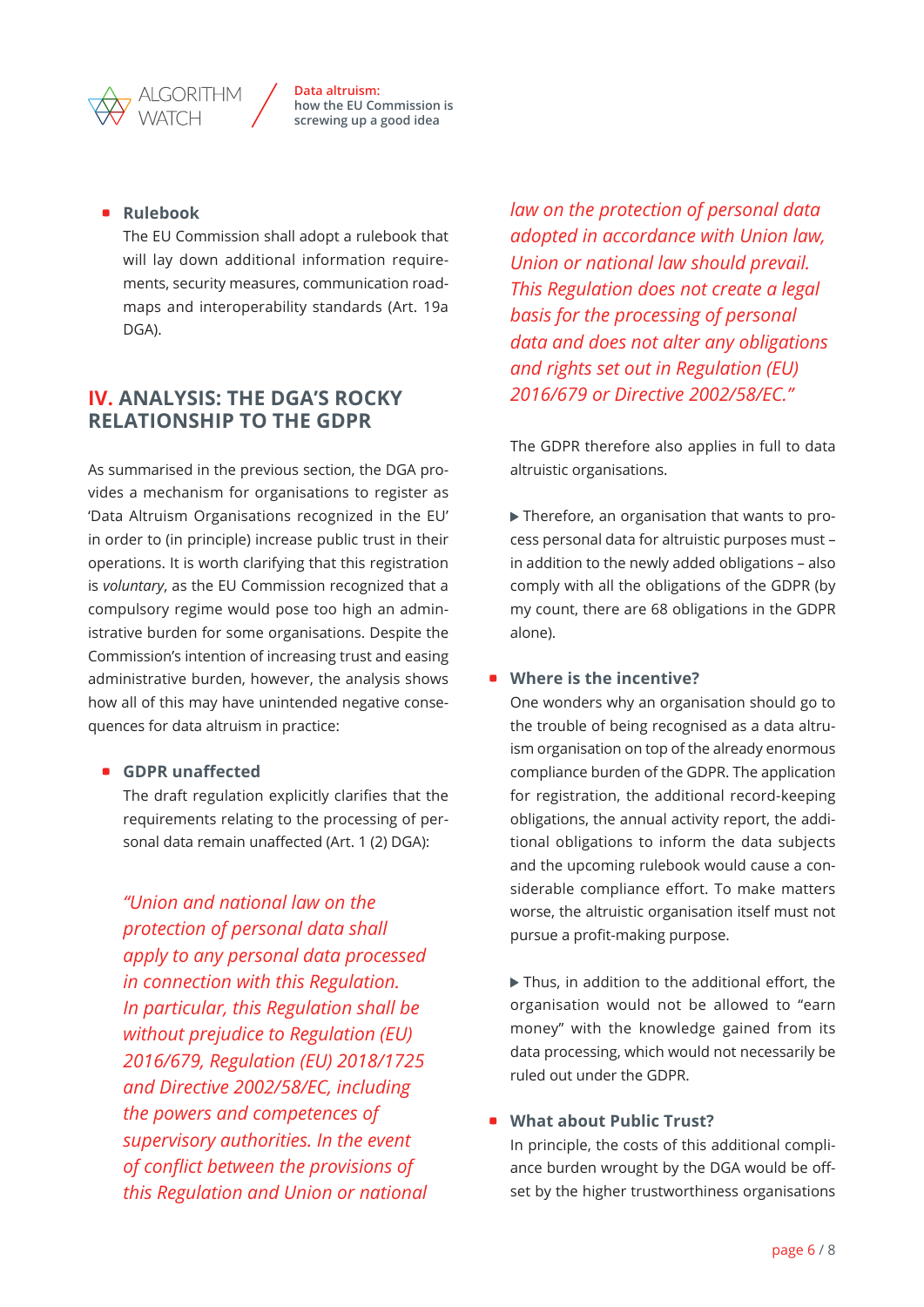<span id="page-6-0"></span>![](_page_6_Picture_0.jpeg)

gain in the eyes of the public once they are formally certified as data altruism organisations. However, it seems questionable whether such a seal of approval would actually help people already sensitive to data protection overcome their scepticism about donating data.

Moreover, people who are "altruistic" enough to want to make "their" data available to a good cause should usually not need any further incentive. If the "gold standard GDPR" does not create enough trust in the processing of personal data, why should recognition as a data altruistic organisation?

#### **• Administrative Confusion**

Another highly problematic issue is the dual authority structure that would be created by the DGA. Compliance with data protection requirements would continue to be monitored by the respective competent data protection supervisory authorities. Compliance with the requirements of the DGA would be controlled by other authorities, which would have to be created for this purpose. A confusion of competences between data protection and DGA authorities would be pre-programmed in this arrangement. The DGA just says that the authorities have to "cooperate" (Art. 20 (3) DGA).

# **V. COLLATERAL DAMAGE**

The Data Governance Act is not only annoyingly bureaucratic, but first and foremost a missed opportunity to breathe life into the "Data for Good" idea.

#### **• Reflex Effect on GDPR**

Even worse, however, is that an even more restrictive interpretation of the GDPR is threatened via the diversions of the DGA. According to the GDPR, data processing for altruistic purposes is, of course, permissible in principle.

Since the purpose of the processing has to be taken into account in the balancing of interests test (Art. 6 (1) (f) GDPR), processing for altruistic purposes is often likely to exceed the permissibility threshold.

#### **• Shift in Best Practice**

Once the mechanism of the DGA are established, however, a "best practice" is likely to develop, according to which data processing for altruistic purposes would only be considered worthy of recognition under the Data Governance Act.

#### **• Mere GDPR compliance as a disadvantage**

Controllers who do not want to register as a "data altruism organisation" could also come under pressure. Non-registered data altruism organisations may be suspected of being less trustworthy, even though they are compliant with the "gold standard GDPR".

 NGOs, foundations, ad hoc initiatives and other controllers would even be disadvantaged compared to non-altruistic controllers, because they would in fact be required to register additionally.

# **VI. CONCLUSION**

The EU dreams of a "common European data space". Data protection is and remains the elephant in this data room. So long as the anti-processing straitjacket of the GDPR is not loosened even a little for altruistic purposes, there will be little hope for data innovations from Europe. In any case, the EU's bureaucratic ideas threaten to stifle any altruism.